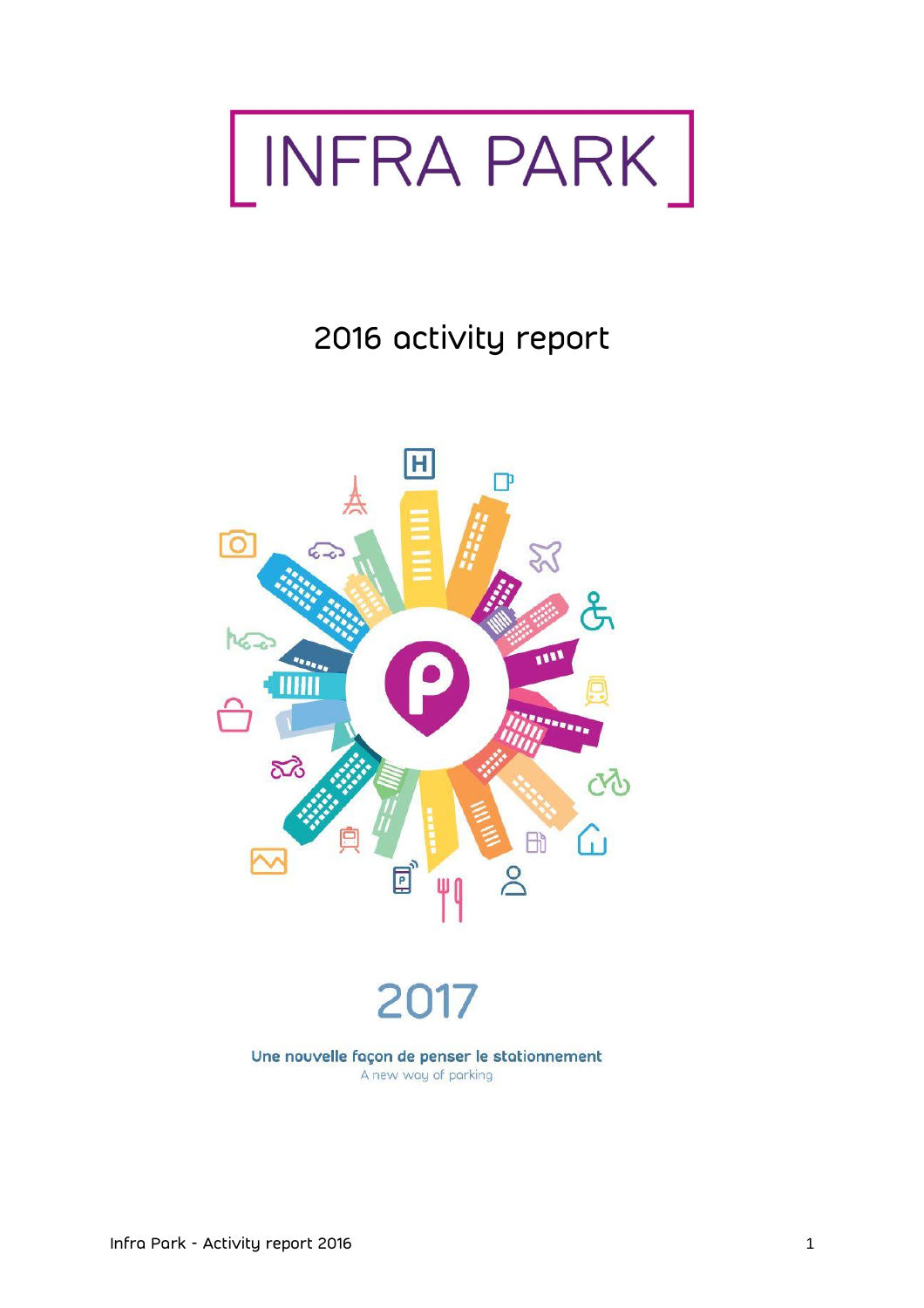Table of contents

| 1. |     |                                                            |  |  |
|----|-----|------------------------------------------------------------|--|--|
| 2. |     |                                                            |  |  |
|    | 2.1 |                                                            |  |  |
|    | 2.2 |                                                            |  |  |
|    | 2.3 | Refinancing of the €300 million revolving credit facility5 |  |  |
|    | 2.4 | Change in the Infra Park group's ownership structure5      |  |  |
| 3. |     |                                                            |  |  |
| 4. |     |                                                            |  |  |
|    | 4.1 |                                                            |  |  |
|    | 4.2 |                                                            |  |  |
|    | 4.3 |                                                            |  |  |
|    | 4.4 |                                                            |  |  |
| 5. |     |                                                            |  |  |
| 6. |     |                                                            |  |  |
| 7. |     |                                                            |  |  |
| 8. |     |                                                            |  |  |
| 9. |     |                                                            |  |  |
|    |     |                                                            |  |  |
|    |     |                                                            |  |  |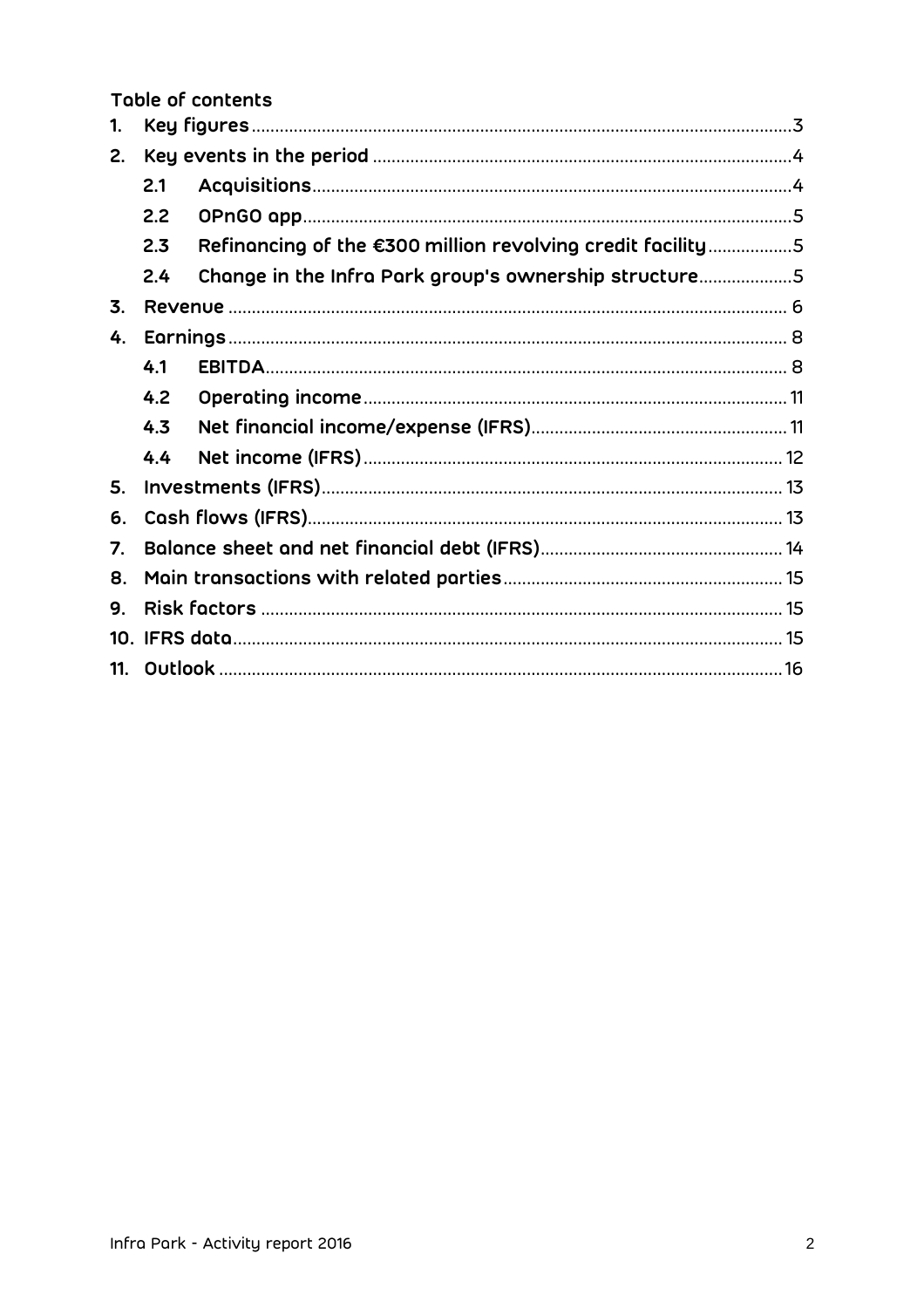# <span id="page-2-0"></span>**1. Key figures**

Key *global proportionate*' figures in Infra Park's consolidated income statement are as follows:

| Key figures - $\epsilon$ million                                                                                                                                                                                                                                                                                                                                                                                                                                                                                                                                                                                                                                                                                                                                                                                                                                                           | 2015           | 2016           | exchange rate (%)   | Change at current Change at constant<br>exchange rate (%) |
|--------------------------------------------------------------------------------------------------------------------------------------------------------------------------------------------------------------------------------------------------------------------------------------------------------------------------------------------------------------------------------------------------------------------------------------------------------------------------------------------------------------------------------------------------------------------------------------------------------------------------------------------------------------------------------------------------------------------------------------------------------------------------------------------------------------------------------------------------------------------------------------------|----------------|----------------|---------------------|-----------------------------------------------------------|
| Revenue                                                                                                                                                                                                                                                                                                                                                                                                                                                                                                                                                                                                                                                                                                                                                                                                                                                                                    | 794.9          | 860.1          | $+8.2%$             | +9.5%                                                     |
| <b>EBITDA</b><br>% Margin                                                                                                                                                                                                                                                                                                                                                                                                                                                                                                                                                                                                                                                                                                                                                                                                                                                                  | 280.9<br>35.3% | 305.4<br>35.5% | $+8.7%$<br>+0.2 pt  | +9.4%                                                     |
| Operating income<br>% Margin                                                                                                                                                                                                                                                                                                                                                                                                                                                                                                                                                                                                                                                                                                                                                                                                                                                               | 99.0<br>12.5%  | 127.1<br>14.8% | +28.5%<br>$+2.3$ pt | +31.4%                                                    |
| Cost of net financial debt                                                                                                                                                                                                                                                                                                                                                                                                                                                                                                                                                                                                                                                                                                                                                                                                                                                                 | (45.8)         | (38.6)         | $-15.7%$            |                                                           |
| Other financial income and expense                                                                                                                                                                                                                                                                                                                                                                                                                                                                                                                                                                                                                                                                                                                                                                                                                                                         | (1.4)          | (4.8)          | +242.3%             |                                                           |
| Net income before tax                                                                                                                                                                                                                                                                                                                                                                                                                                                                                                                                                                                                                                                                                                                                                                                                                                                                      | 51.8           | 83.7           | +61.6%              | $+66.0%$                                                  |
| Corporate income tax                                                                                                                                                                                                                                                                                                                                                                                                                                                                                                                                                                                                                                                                                                                                                                                                                                                                       | (31.8)         | (13.7)         | $-56.9%$            |                                                           |
| o/w Non-current variations in deferred taxes                                                                                                                                                                                                                                                                                                                                                                                                                                                                                                                                                                                                                                                                                                                                                                                                                                               |                | 17.5           |                     |                                                           |
| Net income                                                                                                                                                                                                                                                                                                                                                                                                                                                                                                                                                                                                                                                                                                                                                                                                                                                                                 | 20.0           | 70.0           | +250.7%             | +276.2%                                                   |
| Net income attribuable to non-controlling<br>interests                                                                                                                                                                                                                                                                                                                                                                                                                                                                                                                                                                                                                                                                                                                                                                                                                                     | (0.6)          | (1.3)          | +106.0%             |                                                           |
| Net income attributable to owners of the parent<br>before non-current variations in deferred taxes                                                                                                                                                                                                                                                                                                                                                                                                                                                                                                                                                                                                                                                                                                                                                                                         | 19.3           | 51.2           | +164.9%             | +184.8%                                                   |
| Net income attributable to owners of the parent                                                                                                                                                                                                                                                                                                                                                                                                                                                                                                                                                                                                                                                                                                                                                                                                                                            | 19.3           | 68.7           | +255.4%             | $+282.1%$                                                 |
| The Group's global proportionate consolidated revenue amounted to $\epsilon$ 860.1 million in 2016,<br>accounting for a surge by 8.2% compared to 2015 thanks to a strong growth in North<br>America and the United Kingdom (+7.6%), a steady expansion in Other International<br>Markets (mainly Brazil, Colombia and Panama) where revenue rose by 260.0% (+85.7% at<br>constant scope, excluding the impact of the acquisition of City Parking in Colombia and<br>Panama and of the acquisition of control over AGE in Brazil), and an ongoing firm<br>dynamism in Continental Europe (+4.9%) despite a slight decline in France (-0.6%). These<br>figures also include the $E2.1$ million contribution of the Digital unit launched in late 2015.<br>Revenue increased by 9.5% at constant exchange rates and by 5.5% at constant scope and<br>exchange rates.                         |                |                |                     |                                                           |
| Global proportionate consolidated EBITDA rose by 8.7% from €280.9 million in 2015 to<br>€305.4 million in 2016, accounting for 35.5% of revenue in 2016 as opposed to 35.3% in 2015.<br>EBITDA margin reached 52.1% in France, 43.9% in Continental Europe, 11.1% in North America<br>and the United Kingdom and 17.6% in Other International Markets. This difference in<br>margins for these two last geographies reflects a business model specific to these regions<br>which mainly involves contracts characterised by no traffic-level risk, by little investment<br>but in return by lower margins. EBITDA increased by 9.4% at constant exchange rates and<br>by 9.0% at constant scope and exchange rates.                                                                                                                                                                        |                |                |                     |                                                           |
| <sup>1</sup> To make its performance easier to understand and to improve its presentation, the Group presents operational figures (revenue<br>EBITDA, operating income) on a "global proportionate" (GP) basis, including the Group's share of joint ventures (mainly in the USA<br>Brazil until 31 March 2016 and Colombia and Panama from 1 April 2016) as if they were consolidated proportionately and not under<br>the equity method applied in accordance with IFRSs when preparing the consolidated financial statements.  Note 7.7 to the Group's<br>consolidated financial statements for the period ended 31 December, 2016 sets out the contribution of these joint ventures to the<br>main balance sheet and income statement items, and so allows reconciliation with the global proportionate figures presented in<br>this report and the consolidated financial statements. |                |                |                     |                                                           |

<sup>1</sup> To make its performance easier to understand and to improve its presentation, the Group presents operational figures (revenue, EBITDA, operating income) on a "global proportionate" (GP) basis, including the Group's share of joint ventures (mainly in the USA, Brazil until 31 March 2016 and Colombia and Panama from 1 April 2016) as if they were consolidated proportionately and not under the equity method applied in accordance with IFRSs when preparing the consolidated financial statements. Note 7.7 to the Group's consolidated financial statements for the period ended 31 December, 2016 sets out the contribution of these joint ventures to the main balance sheet and income statement items, and so allows reconciliation with the global proportionate figures presented in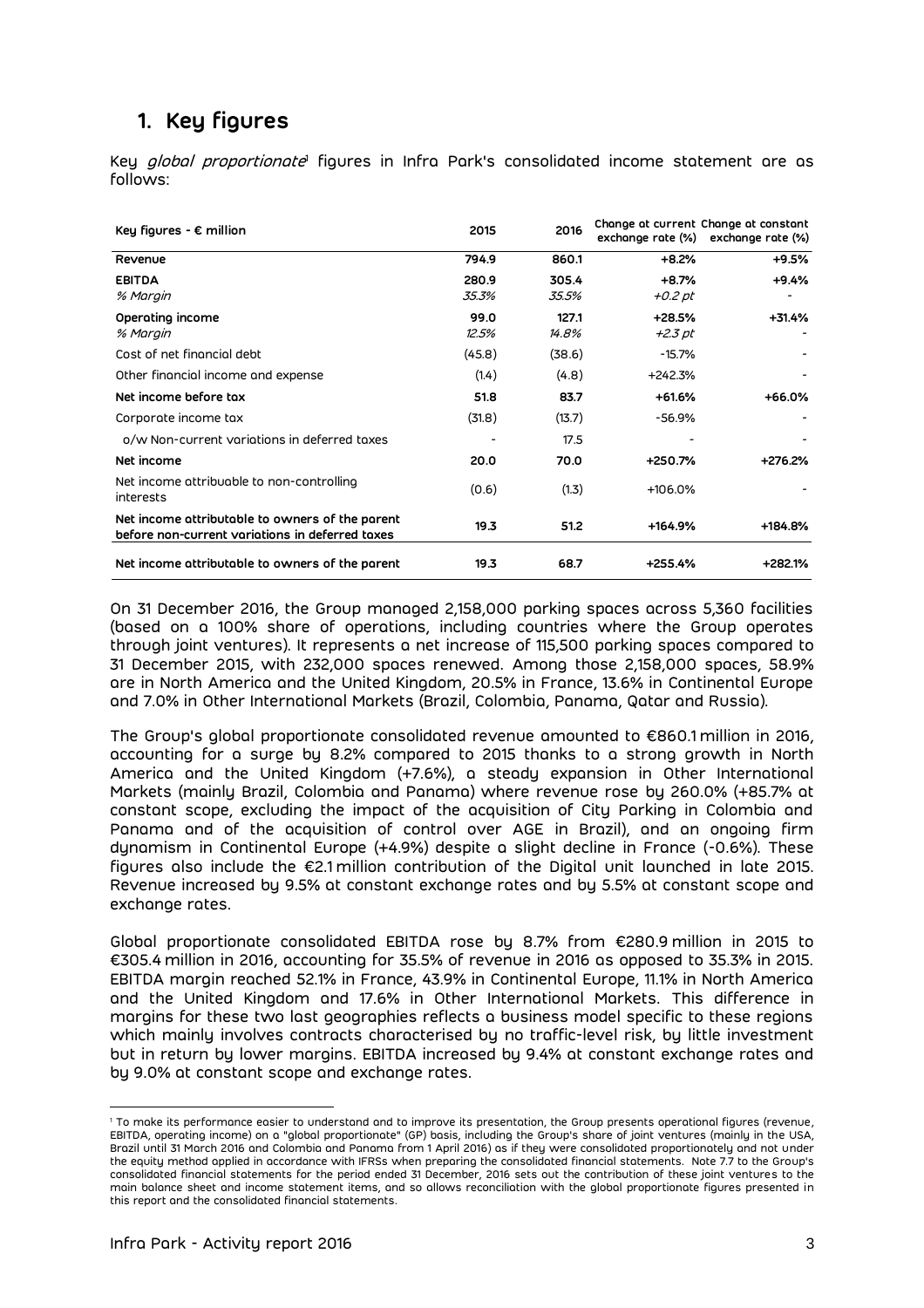Consolidated net income attributable to owners of the parent before non-current variations in deferred taxes amounted to €51.2 million in 2016, as opposed to €19.3 million in 2015.

According to France's 2017 Finance Act that was adopted in late December 2016, the corporate income tax rate in France will fall from 33.33% to 28.00% for all companies as of 2020 and for Infra Park as of 2019 due to its level of revenue. This change led the Group to adjust its deferred tax calculations, resulting in a net tax gain of €17.5 million being recognised in the 2016 consolidated financial statements, presented under "Non-current variations in deferred tax".

After taking into account that impact, Infra Park's net income attributable to owners of the parent was €68.7 million in 2016. That consolidated net income figure excludes €1.3 million of income attributable to non-controlling interests in 2016 as opposed to €0.6 million in 2015.

IFRS net financial debt was €1,651.7 million at 31 December 2016 as opposed to €1,619.4 million at 31 December 2015, including €358.0 million and €343.1 million respectively in relation to fixed fees, resulting from the accounting treatment adopted by the Group in late 2015. After including the net debt of joint ventures, global proportionate financial debt amounted to €1,663.9 million.

# <span id="page-3-0"></span>**2. Key events in the period**

### <span id="page-3-1"></span>**2.1 Acquisitions**

#### **Colombia and Panama**

On 4 March 2016, Infra Park acquired a 50% stake in Colombian company City Parking, and on 15 April 2016 purchased a 50% stake in Panamanian company City Parking Panama.

City Parking is the leading parking operator in Colombia and Panama. It is a Colombian company that was founded 19 years ago in Bogota and it also operates in Panama City for 10 years.

In Colombia, City Parking employs 720 people and operates 110 car parks in six cities with 20,000 spaces, including 2,000 motorbike spaces and 1,200 bicycle spaces. In Panama, City Parking operates 30 car parks with almost 3,000 spaces.

#### **Acquisition of control over AGE in Brazil**

On 13 April 2016, Infra Park, via its Indigo Estacionamento Ltda subsidiary, acquired one share in Brazilian company Administradora Geral de Estacionamentos S.A. ("AGE"), over which it had indirectly held joint control until that date.

In accordance with the shareholder agreement between Indigo Estacionamento Ltda and its partner, which both owned 50% of AGE until that date, the purchase of one share gave Indigo Estacionamento Ltda sole control over AGE and it is now obliged to acquire all of the remaining shares owned by the partner, in successive tranches of 10% per year from 2016, based on a predetermined valuation formula. Accordingly, on 31 May 2016, Indigo Estacionamento Ltda acquired a 10% stake in AGE, taking its interest to 60%. AGE now operates in 15 states in Brazil, with a total of 161 car parks and 115,000 parking spaces, making it Brazil's second-largest parking operator.

As a result, AGE has been fully consolidated in the Group's financial statements from the second quarter of 2016. It was previously accounted for under the equity method.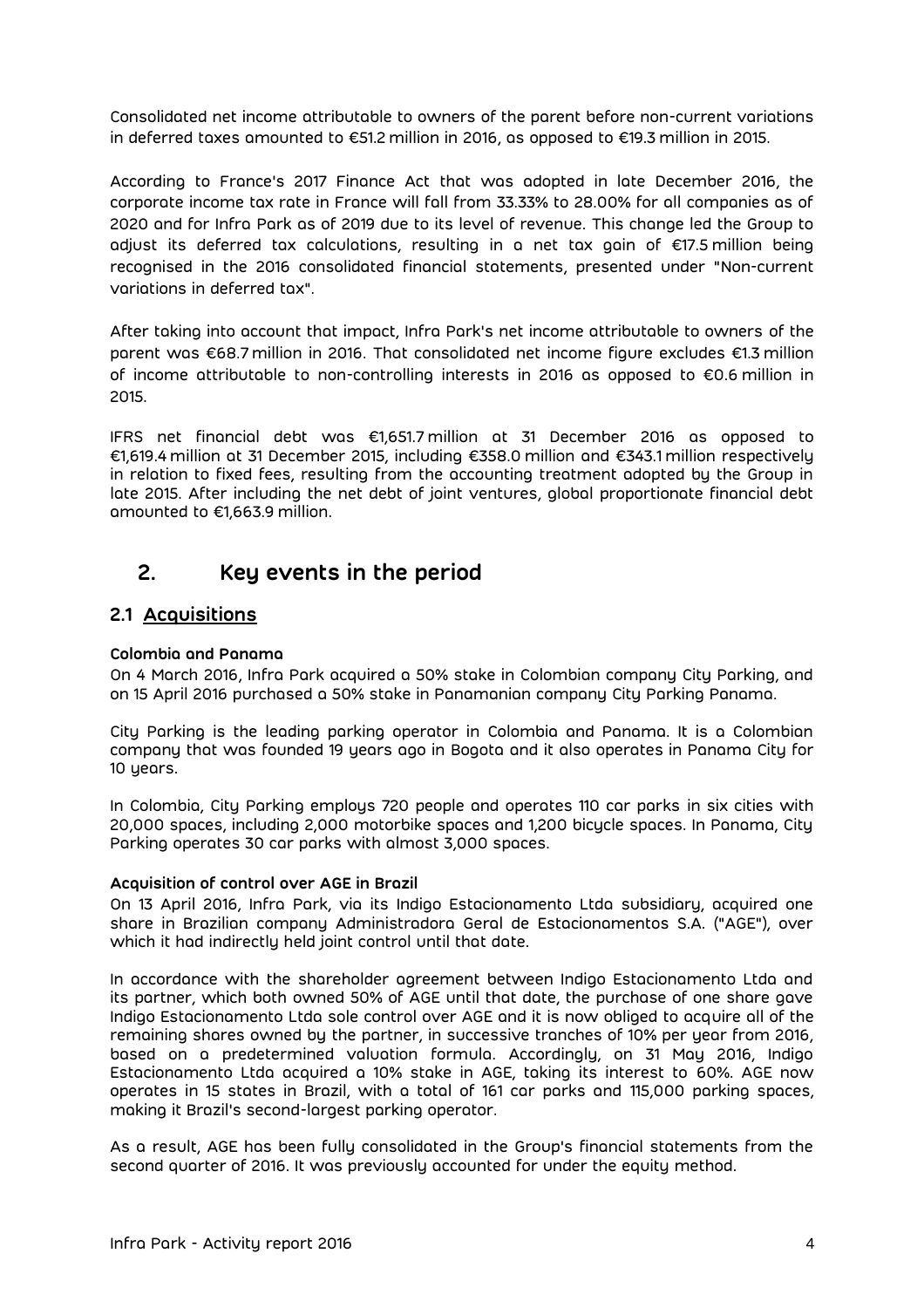#### **USA**

Infra Park, via its indirect subsidiary LAZ Parking, acquired Valet Parking Service (VPS) on 1 December 2016 and Alpha Park on 4 January 2017. VPS employs 425 people and is one of the best-known parking operators in Los Angeles with more than 60 locations, serving prestigious sites such as the Oscars venue and the 5-star Peninsula Beverly Hills hotel. In Denver, the acquisition of Alpha Park will add 49 new car parks, managed by 125 employees, to LAZ Parking's portfolio, making it one of Denver's largest parking operators with 80 locations in the city.

#### **Operations in China**

In 2016, Indigo held negotiations with a Chinese company, to create a joint subsidiary focusing exclusively on operations. The agreements to set up this joint subsidiary are expected to be completed in late March 2017.

### <span id="page-4-0"></span>**2.2 OPnGO app**

The OPnGO app was officially launched on 7 June 2016.

OPnGO is an easy way for city dwellers to find the best parking space at the best price in two clicks, with functionality including geolocation of available spaces, automatic car-park access, mobile payment and discounts. OPnGO is the first app that covers all city parking options, i.e. both public and private, and both on-street and off-street. At the end of 2016, it offered preferential access to 143 connected car parks, including 10 in the French regions and 9 in Spain.

### <span id="page-4-1"></span>**2.3 Refinancing of the €300 million revolving credit facility**

On 7 October 2016, Infra Park signed a new multi-currency revolving credit facility (RCF) in an amount of €300 million, the maturity of which was extended to October 2021 with a further two-year extension possible subject to the agreement of banks in the syndicate. This new credit facility, granted by a syndicate of seven banks, replaced the previous €300 million RCF, which was due to expire in October 2019.

The refinancing gives the Group greater financial flexibility and improved credit terms, and strengthens its ability to finance strategic investments and targeted acquisitions, while also increasing the number of banks in its syndicate.

At 31 December 2016, drawings on this facility amounted to €50 million.

#### <span id="page-4-2"></span>**2.4 Change in the Infra Park group's ownership structure**

In accordance with the agreement signed on 13 June 2016 with Ardian Infrastructure and Crédit Agricole Assurances, VINCI Concessions sold its remaining 24.6% stake to Infra Foch Topco on 27 September 2016 through the sale of its VINCI Infrastructure subsidiary. After that transaction, Infra Foch Topco, which owns 100% of Infra Park, is directly and indirectly owned by Ardian Infrastructure and Crédit Agricole Assurances (49.2% each), with the remaining shares held by the Group's employees and management.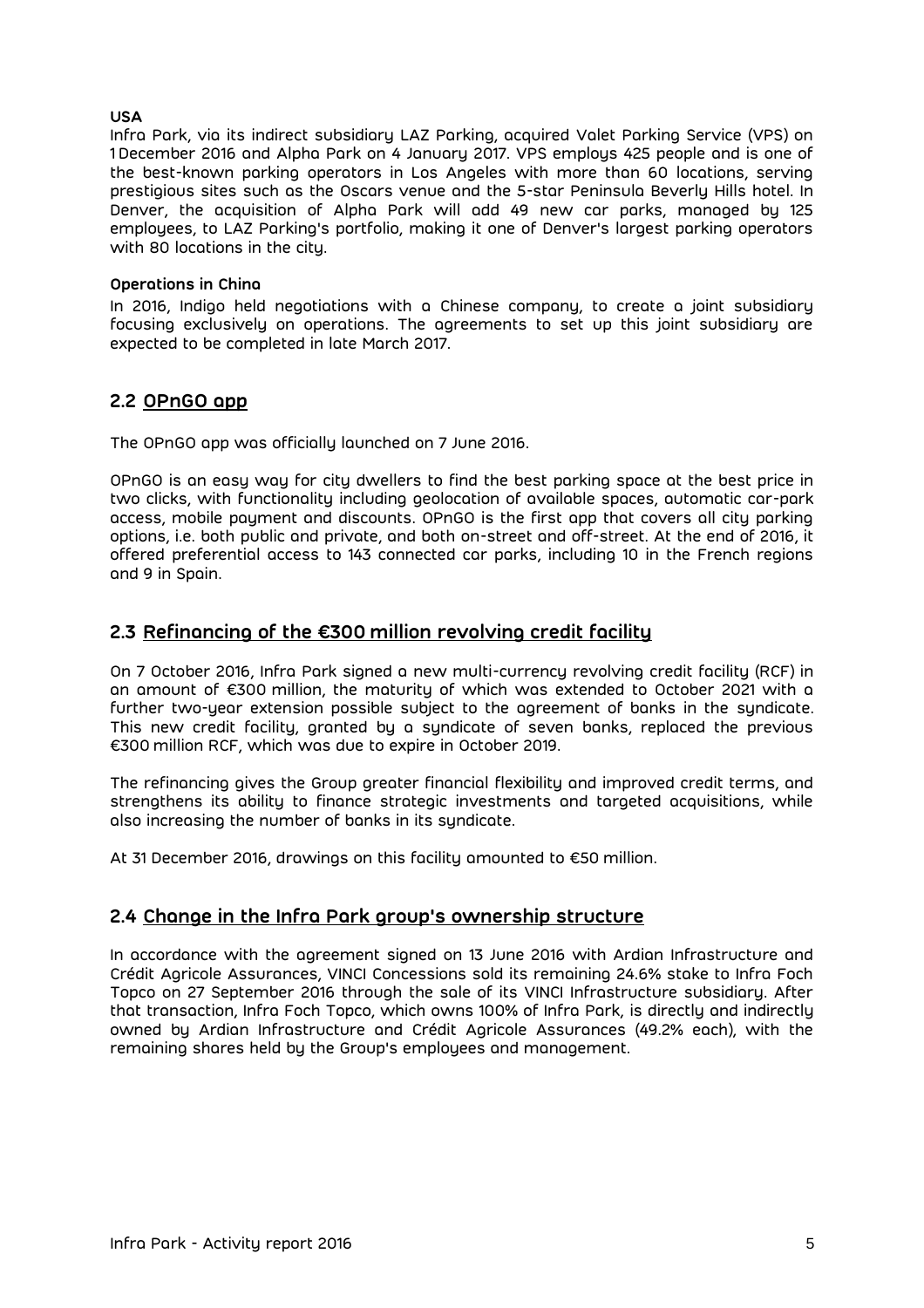# <span id="page-5-0"></span>**3. Revenue**

In 2016, the Group's global proportionate consolidated revenue totalled €860.1 million, an increase of €65.2 million or 8.2% compared with the 2015 figure. At constant exchange rates, the increase was 9.5%.



Revenue growth was driven by all geographical zones outside France.

**In France**, revenue fell slightly, by 0.6% or €2.4 million, relative to 2015. Based on car parks operated in both 2015 and 2016, revenue grew 1.3% or €6.3 million. That included a €6.3 million increase in hourly parking revenue – despite a 1.6% reduction in hourly parking visits, mainly in Paris, and driven by a 4.6% increase in the average ticket – and stable subscription revenue.

From 1 January 2016, revenue figures have included operating subsidies, which amounted to €2.1 million in 2016.

Revenue from contracts won and lost between 2015 and 2016 represented a net decrease of €11.0 million. The Group won new contracts in Paris (including Sèvres Babylone, Haussmann and Montholon), Avignon (three car parks), Strasbourg (Hautepierre) and Neuilly-sur-Seine (seven car parks under the Madrid contract). At the same time, the Group stopped operating the Porte d'Italie car park in Paris, five car parks under the Euralille contract in Lille, the open-air car parks contract in Marseille, the Béziers contract (3 car parks) and the Sète contract (2 car parks and 1 on-street facility).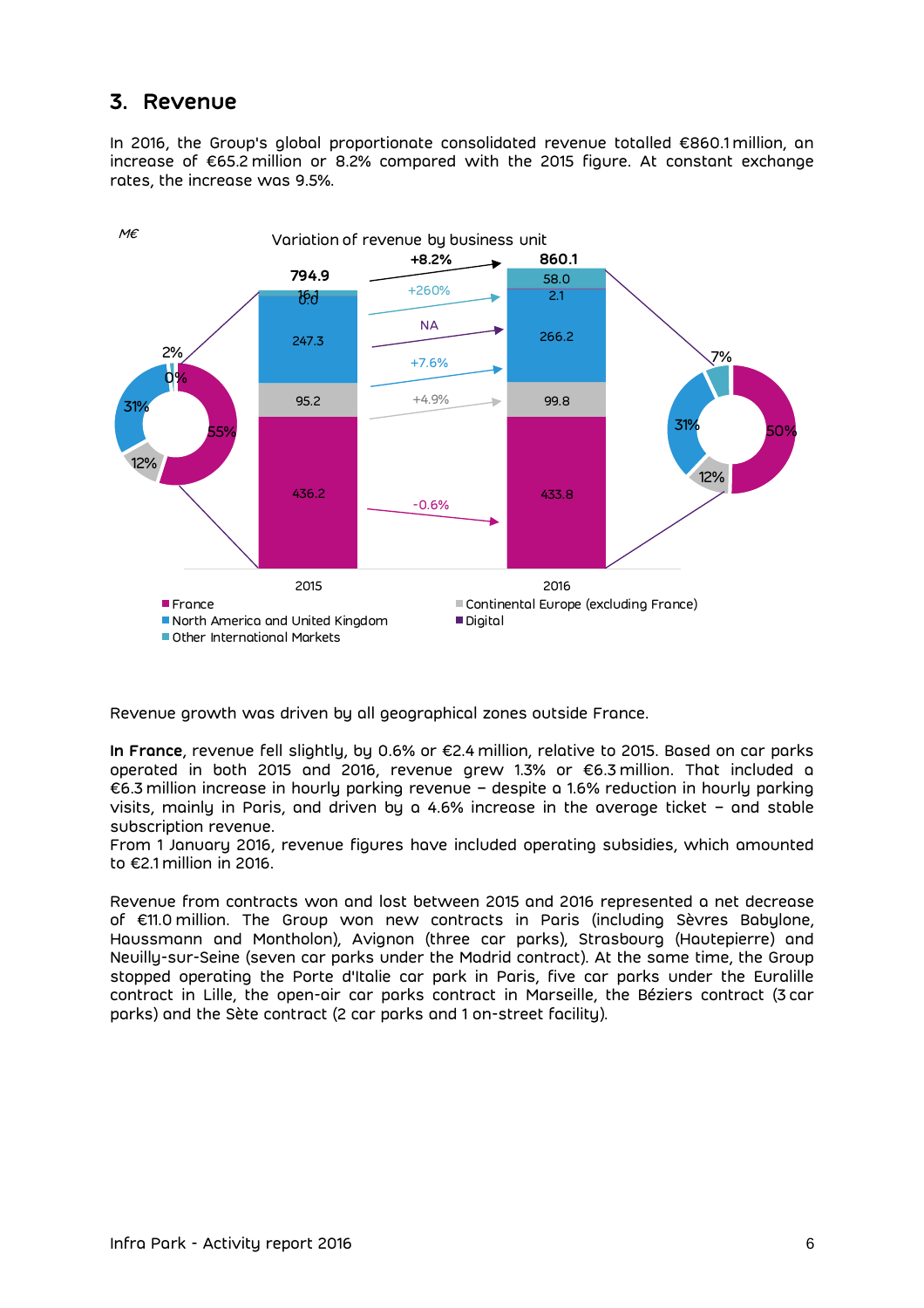**Outside France,** revenue rose by €65.5 million or by 18.3% in 2016 compared with 2015. At constant exchange rates, the increase was €74.8 million or 21.5%, breaking down as follows across the various geographical zones:



#### **Continental Europe (excluding France):**

Revenue rose by 5.0% at constant exchange rates (4.9% unadjusted for exchange rates) or €4.8 million in 2016. That growth was driven by a €1.8 million increase in Germany, partly thanks to the opening of the Feldberg car park, a €1.3 million increase in Spain – due in particular to a 3.6% rise in hourly parking visits and a 3.0% increase in the average ticket – and a €1.2 million increase in Belgium, where hourly parking visits rose by 3.3% and the average ticket grew by 2.2% and where the Docks de Bruxelles car park opened in 2016.

#### **North America and United Kingdom**

Revenue in this zone rose by 11.6% at constant exchange rates in 2016 (7.6% unadjusted for exchange rates), or by €27.7 million. Revenue from the LAZ joint venture in the United States, in which the Group owns a 50% stake, grew by 16.1% at constant exchange rates, giving global proportionate revenue of €154.1 million. There was very strong growth in the Los Angeles, Florida, Southwest, Texas and Connecticut regions, and the contract renewal rate remained very high.

Revenue from Canada (up 8.3% at constant exchange rates to €51.2 million) was boosted by the Westpark transaction that was completed in early July 2015 – boosting revenue by €1.5 million due to contracts acquired in Calgary and the West Park joint venture set up in Vancouver – along with the start of the Via Rail contract.

Revenue in the United Kingdom rose by 4.0% at constant exchange rates to €60.9 million. The increase in revenue was despite the disposal of the Meet & Greet business in 2015 and the end of the Eagles Meadow car park contract in late 2015, and was driven by new contract wins, particularly in the rail sector.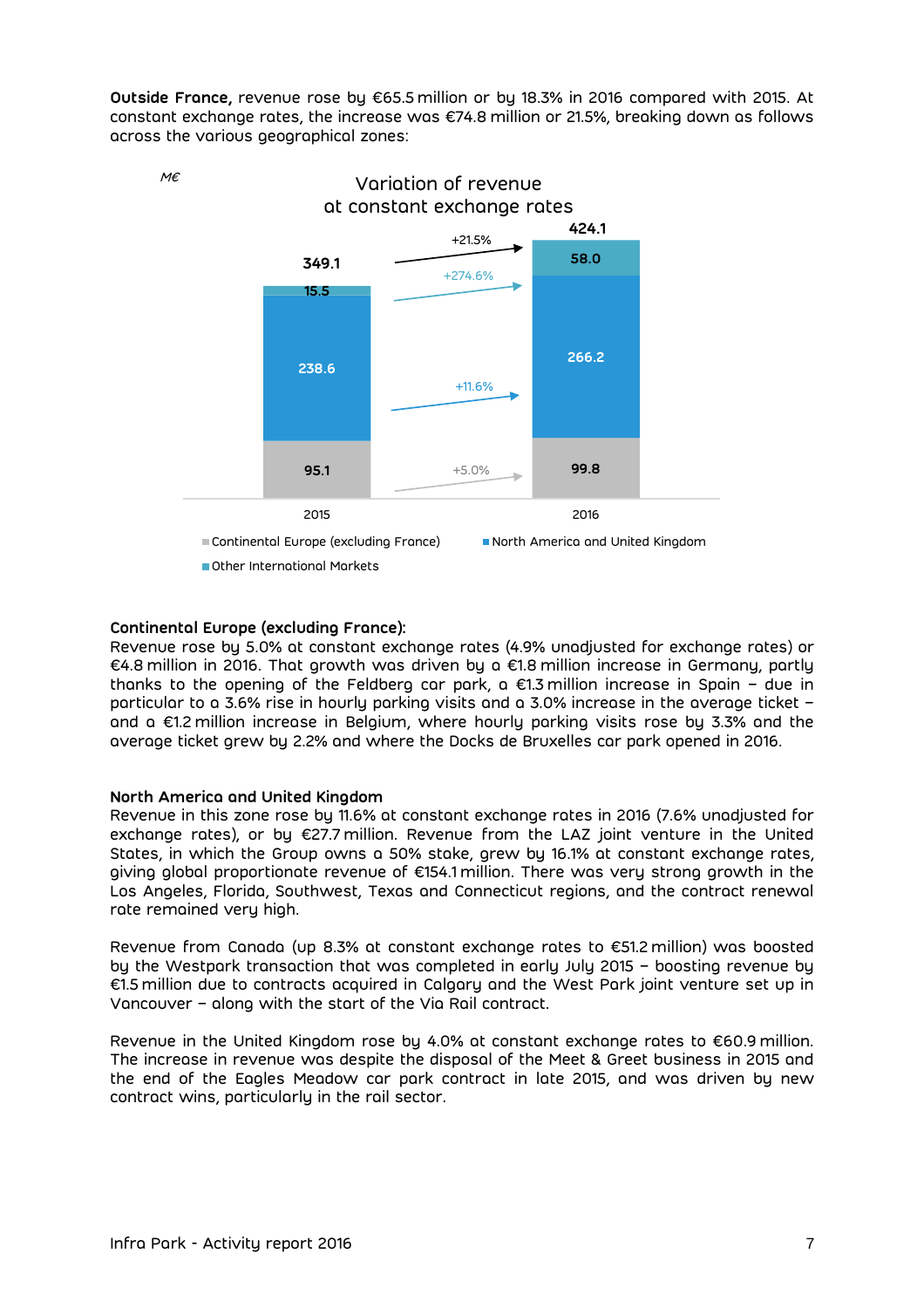#### **Other International Markets**

Revenue in this zone rose by 274.0% at constant exchange rates between 2015 and 2016 (260.0% unadjusted for exchange rates), or by €42.5 million.

Revenue from the AGE joint venture in Brazil, in which the Group owned a 50% stake and which was accounted for under the equity method in 2015 and the first quarter of 2016 but has been fully consolidated since the second quarter of 2016, grew by 251.3% at constant exchange rates year-on-year, giving global proportionate revenue of €49.5 million in 2016. Organic growth was 88.4% in 2016, driven by new contract wins near shopping centres, hospitals and conference centres.

Since the second quarter of 2016, the Other International Markets zone has also included the City Parking companies in Colombia and Panama, which contributed revenue of €5.7 million and €1.0 million respectively in 2016.

At constant scope, excluding the impact of the City Parking acquisition in Colombia and Panama and the acquisition of control over AGE in Brazil, revenue in the Other International Markets zone rose by 85.7% in 2016.

#### **Digital unit**

This new unit, which was set up in December 2015 through the acquisition of Now! Innovations operations followed by the 2016 launch of the OPnGO platform, generated €2.1 million of revenue in 2016.

## <span id="page-7-0"></span>**4. Earnings**

#### <span id="page-7-1"></span>**4.1 EBITDA**

Earnings before tax, interest, depreciation and amortisation (EBITDA) is the first indicator used to measure the Group's operational performance. It is based on operating income before taking into account net depreciation, amortisation and additions to provisions for the impairment of non-current assets, net additions to non-current provisions, capital gains or losses on disposals of non-current assets, goodwill impairment, income from equity-accounted companies, expense associated with share-based payments (IFRS 2) and income and expense deemed to be non-recurring, material and exceptional.

In 2016, the Group's consolidated global proportionate EBITDA amounted to €305.4 million, an increase of €24.5 million (8.7%) compared with the 2015 figure. At constant exchange rates, EBITDA rose €26.4 million or 9.4%.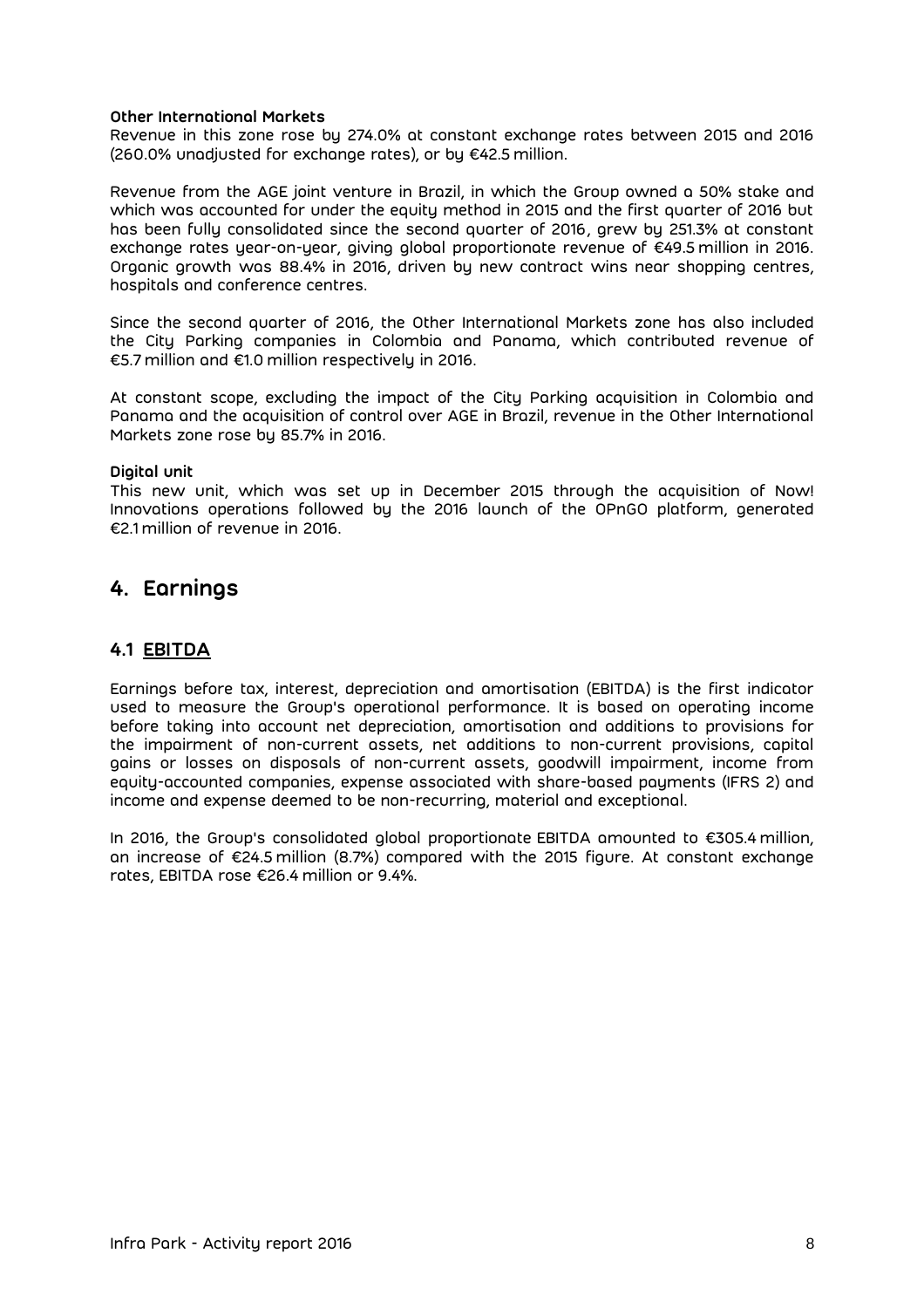

**In France,** EBITDA equalled 52.1% of revenue in 2016 as opposed to 48.2% in 2015, and rose by 7.6% or €15.9 million year-on-year. This EBITDA growth came despite flat revenue in 2016, and resulted mainly from reductions in operating expenses and overheads, particularly as a result of new operating arrangements.

**Outside France,** EBITDA rose by €12.5 million or by 17.5% in 2016 compared with 2015. At constant exchange rates, the increase was 20.7% (€14.4 million), breaking down as follows across the various geographical zones:





■ Other International Markets

■ North America and United Kingdom

#### **Continental Europe (excluding France):**

EBITDA amounted to €43.8 million in 2016, up from €41.3 million in the year-earlier period, i.e. an increase of €2.5 million unadjusted for exchange rates. That growth came mainly from Spain, where EBITDA rose by €2.8 million because of revenue growth and cost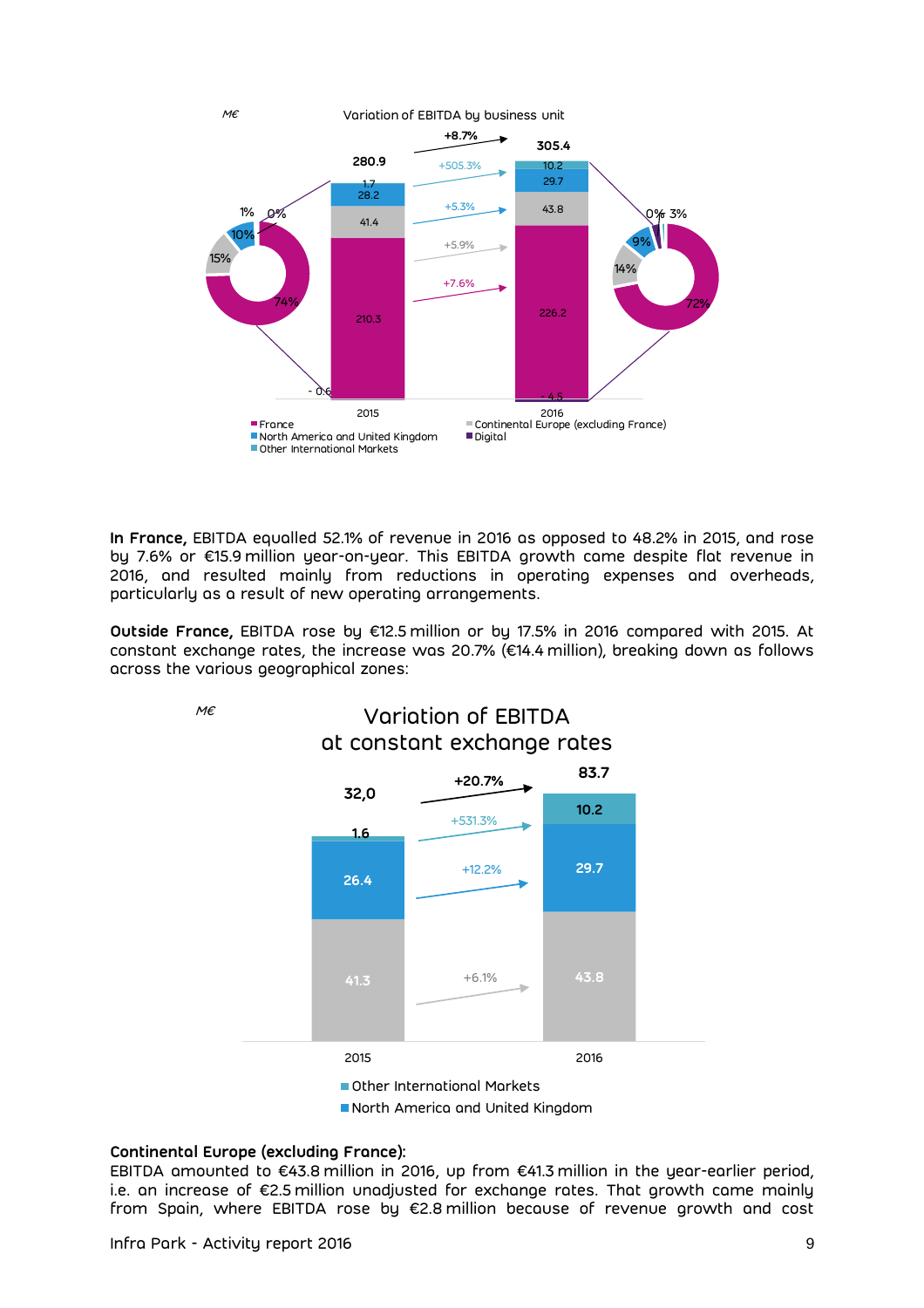savings, and by positive performance elsewhere in the region (€1.2 million at constant exchange rates).

#### **North America and United Kingdom:**

EBITDA grew by €3.2 million or by 12.2% at constant exchange rates in 2016 (€1.5 million unadjusted for exchange rates). EBITDA of the LAZ joint venture in the United States, which is 50% owned by the Group, grew by 16.0% in 2016, in line with revenue growth during the same period. As a result, EBITDA margin was stable at 6.8%.

At constant exchange rates, revenue in Canada rose by 16.3% and EBITDA came in at €5.9 million in 2016, boosted in particular by an increased contribution from activities in Western Canada.

In the United Kingdom, EBITDA grew by 7.7% at constant exchange rates to €13.3 million, and EBITDA margin rose by 0.8 points to 21.8% in 2016. The improvement was due in particular to the end of the Eagles Meadow contract at the end of 2015 (positive impact of €1.8 million) and the disposal of the lossmaking Meet & Greet business in the first half of 2015, along with revenue growth and efforts to optimise operating expenses.

#### **Other International Markets:**

EBITDA in this zone rose by a factor of 6.3 between 2015 and 2016 (or by a factor of 6.1 unadjusted for exchange rates) to €10.2 million. At constant scope, excluding the impact of the City Parking acquisition in Colombia and Panama and the acquisition of control over AGE in Brazil, EBITDA in the Other International Markets zone rose by 207% in 2016.

EBITDA from AGE in Brazil, in which the Group owns a 50% stake and which was accounted for under the equity method in 2015 and the first quarter of 2016 but has been fully consolidated since the second quarter of 2016, totalled €9.3 million. EBITDA margin in Brazil rose by 5.8 points from 12.9% in 2015 to 18.7% in 2016 due to cost control efforts and rapid growth. As a result, EBITDA in the Brazilian business grew by 237% in 2016.

The Colombian business, which has been 50% consolidated since the second quarter of 2016, generated an EBITDA of €1.0 million. Other countries (Qatar, Panama and Russia) did not contribute materially to the EBITDA of the zone.

#### **Digital**

This new unit set up in late 2015 made a loss of €4.5 million at EBITDA level in 2016, due in particular to costs incurred in developing the OPnGO digital platform, which went live at the end of the first half of 2016.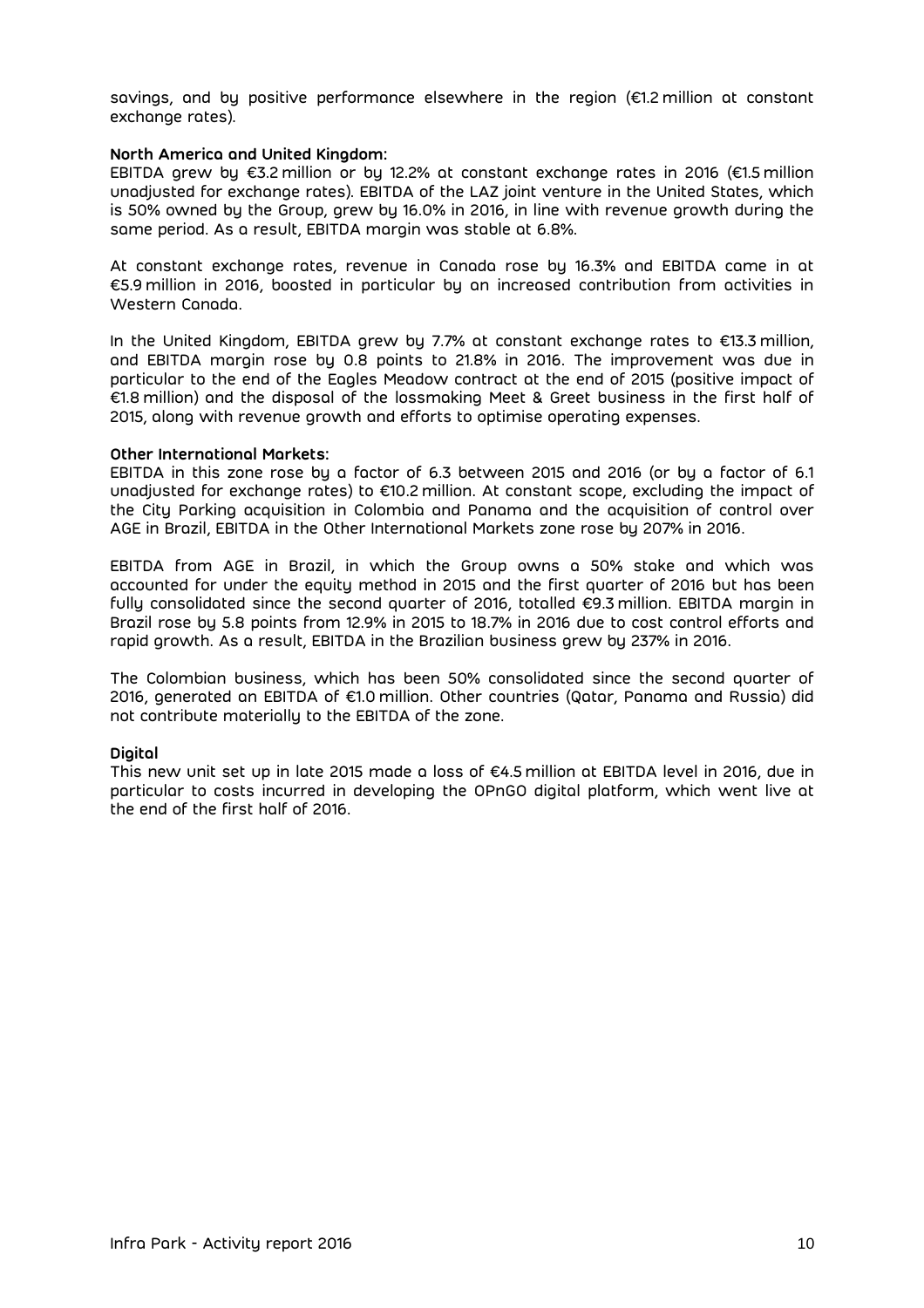## <span id="page-10-0"></span>**4.2 Operating income**

Consolidated operating income amounted to €127.1 million in 2016, an increase of more than 28% with respect to the 2015 figure of €99.0 million.



This impressive increase was driven by firm EBITDA growth, partly offset by an increase in depreciation and amortisation from €166.8 million in 2015 to €178.1 million in 2016, due in particular to major investments made in 2015 and a €3.5 million amortisation charge on valuation differences recognised when the Group took control of AGE. Operating income was boosted by a net capital gain of €9.5 million from the AGE transaction, and a net capital gain of €5.7 million from a property transaction in Belgium.

Finally, in 2015, Infra Park received a €5.0 million payment from VINCI Concessions, representing a reduction in the purchase price of Indigo Infra shares in return for the early termination of certain guarantees.

### <span id="page-10-1"></span>**4.3 Net financial income/expense (IFRS)**

Consolidated net financial expense, which is the cost of net financial debt plus other financial income and expense, amounted to €42.2 million in 2016 as opposed to €46.2 million in 2015.

The cost of net financial debt was much lower in 2016 (€37.4 million) than in 2015 (€44.8 million). That resulted in particular from the early termination, in late 2015, of certain financial instruments alongside the early repayment of medium-term bank loans. In 2016, other financial income and expense included €4.9 million of accretion expenses relating to put options granted to non-controlling shareholders as part of the acquisition of control over AGE in Brazil.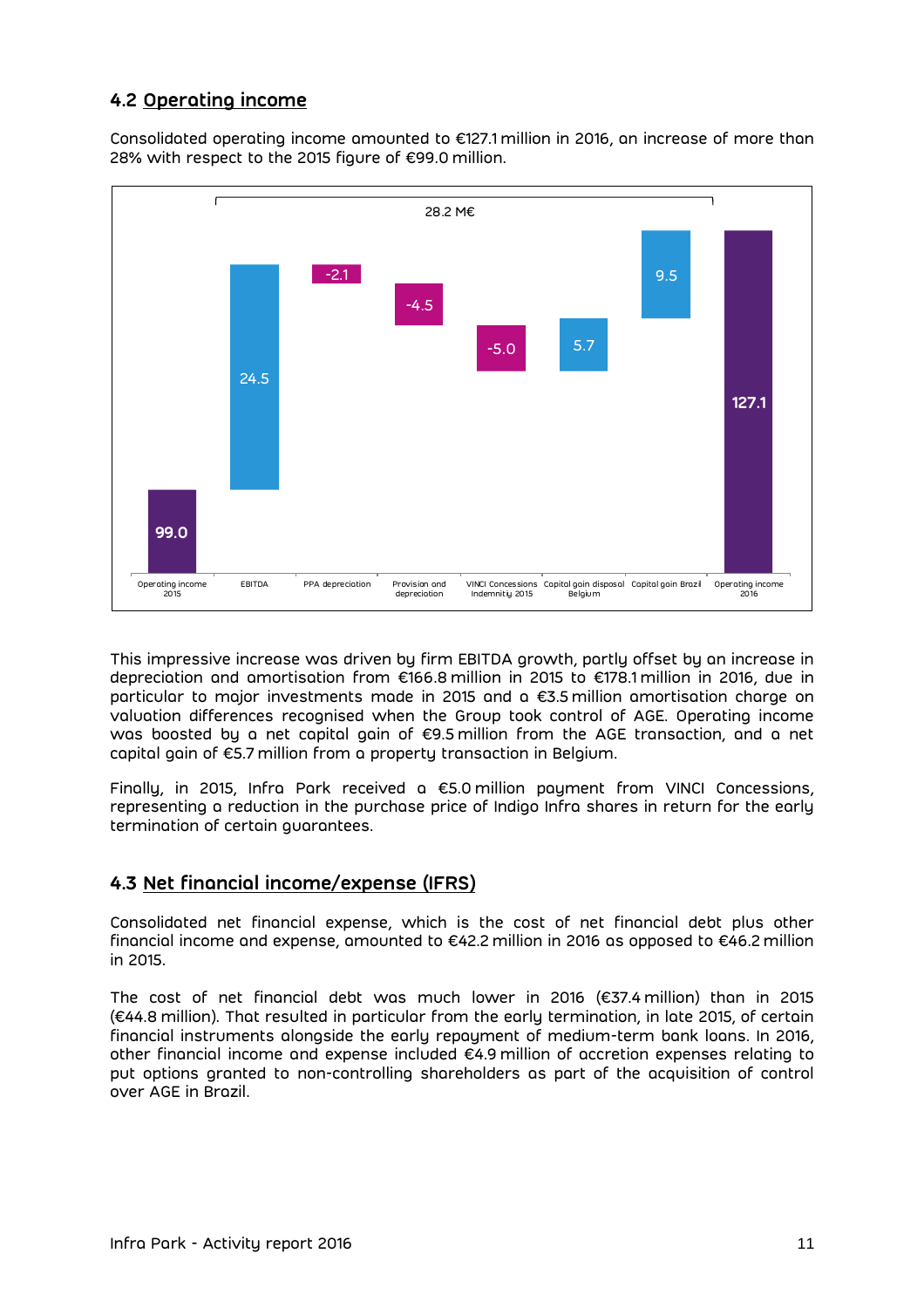### <span id="page-11-0"></span>**4.4 Net income (IFRS)**

Consolidated net income attributable to owners of the parent before non-current variations in deferred taxes amounted to €51.2 million in 2016 as opposed to €19.3 million in 2015, after taking into account non-controlling interests of €1.3 million in 2016 and €0.6 million in 2015.

Under France's 2017 Finance Act, adopted in late December 2016, the corporate income tax rate in France will fall from 33.33% to 28.00% for all companies as of 2020 and for Infra Park as of 2019 given its level of revenue. That change led the Group to adjust its deferred tax calculations, resulting in a net gain of €17.5 million being recognised in the 2016 consolidated financial statements.

After taking into account that impact, Infra Park's net income attributable to owners of the parent was €68.7 million in 2016.



Consolidated net income attributable to owners of the parent rose by €49.4 million in 2016, due to a €28.2 million increase in operating income, a €3.8 million reduction in financial expense and a non-recurring deferred tax gain of €17.5 million.

The effective tax rate was 16.9% in 2016 as opposed to 69.0% in 2015. Stripping out the aforementioned non-recurring €17.5 million tax gain, the 2016 tax rate was 39.4%.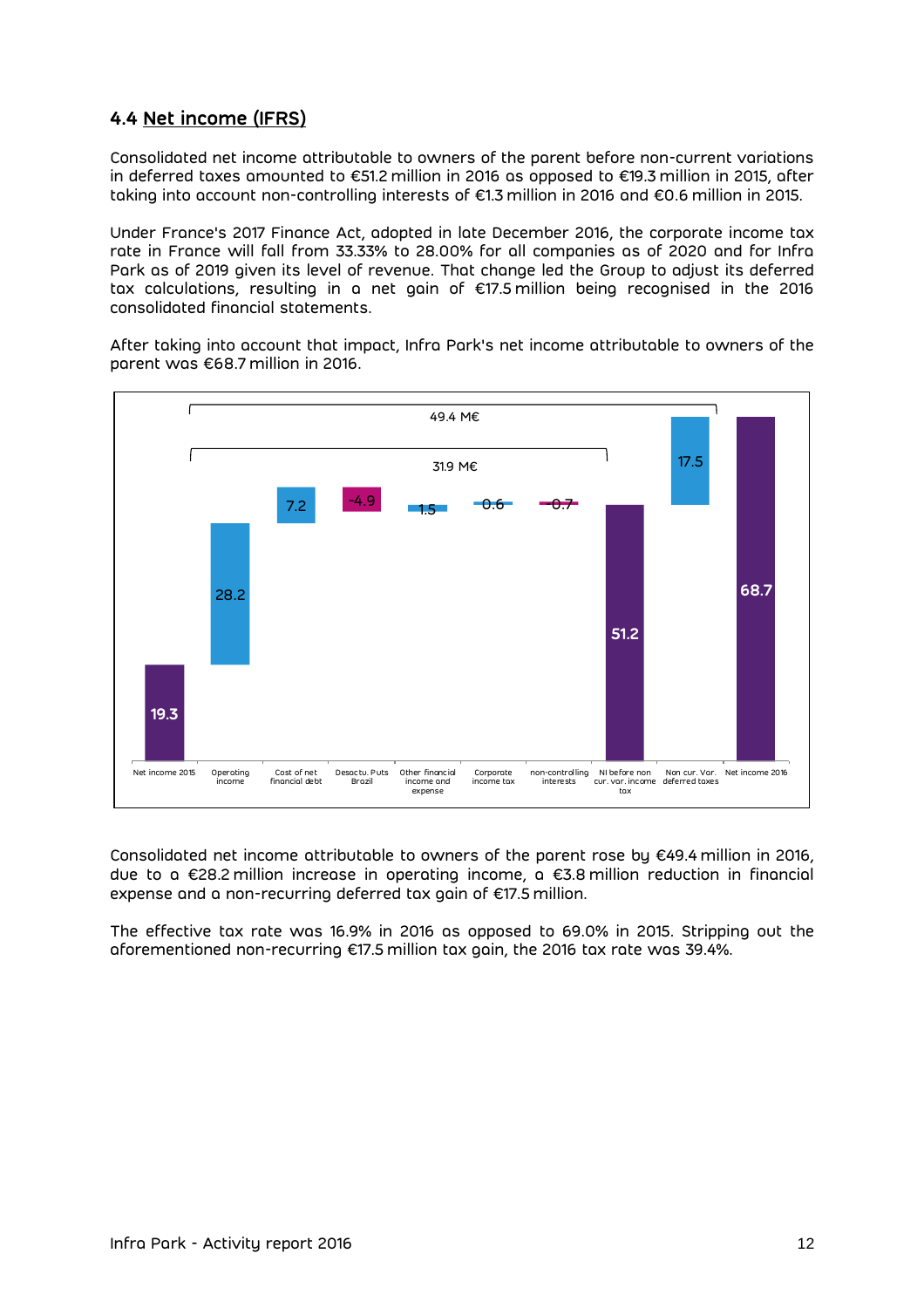# <span id="page-12-0"></span>**5. Investments (IFRS)**

Operating investments, net of disposals, amounted to €167.9 million in 2016 after taking into account the impact relating to the accounting treatment of fixed fees, which represents investment of €61.6 million.

|                                                                                                                                                                                                                                                                                                                 | <b>ACTUAL</b> |                  |               |                  |  |
|-----------------------------------------------------------------------------------------------------------------------------------------------------------------------------------------------------------------------------------------------------------------------------------------------------------------|---------------|------------------|---------------|------------------|--|
| $\epsilon$ million                                                                                                                                                                                                                                                                                              | 2015 Paid     | 2015<br>Recorded | 2016 Paid     | 2016<br>Recorded |  |
| <b>FRANCE</b>                                                                                                                                                                                                                                                                                                   | -3.3          | $-3.3$           | 0.5           | 0.5              |  |
| <b>INTERNATIONAL</b>                                                                                                                                                                                                                                                                                            | 2.1           | 2.1              | 15.5          | 15.0             |  |
| <b>FINANCIAL INVESTMENTS</b>                                                                                                                                                                                                                                                                                    | $-1.2$        | $-1.3$           | 16.0          | 15.5             |  |
| <b>FRANCE</b>                                                                                                                                                                                                                                                                                                   | 92.8          | 94.9             | 73.9          | 82.0             |  |
| <b>INTERNATIONAL</b>                                                                                                                                                                                                                                                                                            | 19.9          | 22.2             | 32.4          | 32.5             |  |
| OPERATIONAL INVESTMENTS                                                                                                                                                                                                                                                                                         | 112.8         | 117.1            | 106.3         | 114.5            |  |
| <b>FRANCE</b>                                                                                                                                                                                                                                                                                                   | 89.5          | 91.6             | 74.5          | 82.5             |  |
| <b>INTERNATIONAL</b>                                                                                                                                                                                                                                                                                            | 22.0          | 24.3             | 47.9          | 47.5             |  |
| <b>NET INVESTMENTS</b><br>Contract fixed royalties                                                                                                                                                                                                                                                              | 111.5<br>33.2 | 115.9<br>33.2    | 122.3<br>61.6 | 130.0<br>61.6    |  |
| <b>NET INVESTMENTS</b>                                                                                                                                                                                                                                                                                          | 144.7         | 149.0            | 183.9         | 191.6            |  |
|                                                                                                                                                                                                                                                                                                                 |               |                  |               |                  |  |
| France                                                                                                                                                                                                                                                                                                          | 92.5          | 101.0            | 72.5          | 80.5             |  |
| Continental Europe (excluding France)                                                                                                                                                                                                                                                                           | 8.0           | 7.7              | 15.1          | 15.4             |  |
| North America and United Kingdom                                                                                                                                                                                                                                                                                | 13.8          | 16.5             | 3.9           | 3.2              |  |
| Other International Markets                                                                                                                                                                                                                                                                                     | 0.1           | 0.1              | 28.9          | 28.9             |  |
| Infra Park Digital                                                                                                                                                                                                                                                                                              | 0.4           | 0.6              | 1.4           | 1.5              |  |
| Infra Park + IFT                                                                                                                                                                                                                                                                                                | -3.4          | $-10.0$          | 0.5           | 0.5              |  |
| Contract fixed royalties                                                                                                                                                                                                                                                                                        | 33.2          | 33.2             | 61.6          | 61.6             |  |
| <b>NET INVESTMENTS</b>                                                                                                                                                                                                                                                                                          | 144.7         | 149.0            | 183.9         | 191.6            |  |
| Outside France, expenditure on investments totalled €42.3 million in 2016 anc<br>acquisitions in Colombia and Panama (€10.0 million) and the acquisition of an addi<br>stake in AGE in Brazil (€4.0 million). The purchase of a car park in Spain repre:<br>investment of €6.3 million.<br>6. Cash flows (IFRS) |               |                  |               |                  |  |
| In 2016, cash flow from operations before tax and financing costs amc<br>€288.2 million as opposed to €255.7 million in 2015.                                                                                                                                                                                   |               |                  |               |                  |  |
| The change in the operating working capital requirement and in current p<br>produced positive cash flow of $\epsilon$ 9.0 million, and the working capital surplus rem $\epsilon$<br>high level (€140.0 million) in 2016.                                                                                       |               |                  |               |                  |  |
| Net financial interest payments amounted to €36.3 million in 2016 as op<br>€43.3 million in 2015, while tax paid amounted to €65.4 million, much more<br>€31.6 million paid in 2015.                                                                                                                            |               |                  |               |                  |  |
| Dividends received from equity-accounted companies totalled €9.1 million (€6.6<br>2015) and came almost exclusively from 50%-owned subsidiary LAZ Parking LLC.                                                                                                                                                  |               |                  |               |                  |  |
| Cash flow from operating activities totalled €204.6 million in 2016 versus €192.0<br>2015.                                                                                                                                                                                                                      |               |                  |               |                  |  |

Net financial investments amounted to €16.0 million in 2016.

The main expenditure on investments in France during the period related to the start of work under the new contract with the city of Toulouse, the development of car parks in La Défense, construction work on car park in the city of Dieppe and at the Frémicourt car park in Paris, the TGV station car park in Bordeaux, and ongoing car park equipment upgrades as part of the "parking 3.0" plan.

Outside France, expenditure on investments totalled €42.3 million in 2016 and included acquisitions in Colombia and Panama (€10.0 million) and the acquisition of an additional 10% stake in AGE in Brazil (€4.0 million). The purchase of a car park in Spain represented an investment of €6.3 million.

# <span id="page-12-1"></span>**6. Cash flows (IFRS)**

In 2016, cash flow from operations before tax and financing costs amounted to €288.2 million as opposed to €255.7 million in 2015.

The change in the operating working capital requirement and in current provisions produced positive cash flow of €9.0 million, and the working capital surplus remained at a high level (€140.0 million) in 2016.

Net financial interest payments amounted to €36.3 million in 2016 as opposed to €43.3 million in 2015, while tax paid amounted to €65.4 million, much more than the €31.6 million paid in 2015.

Dividends received from equity-accounted companies totalled €9.1 million (€6.6 million in 2015) and came almost exclusively from 50%-owned subsidiary LAZ Parking LLC.

Cash flow from operating activities totalled €204.6 million in 2016 versus €192.0 million in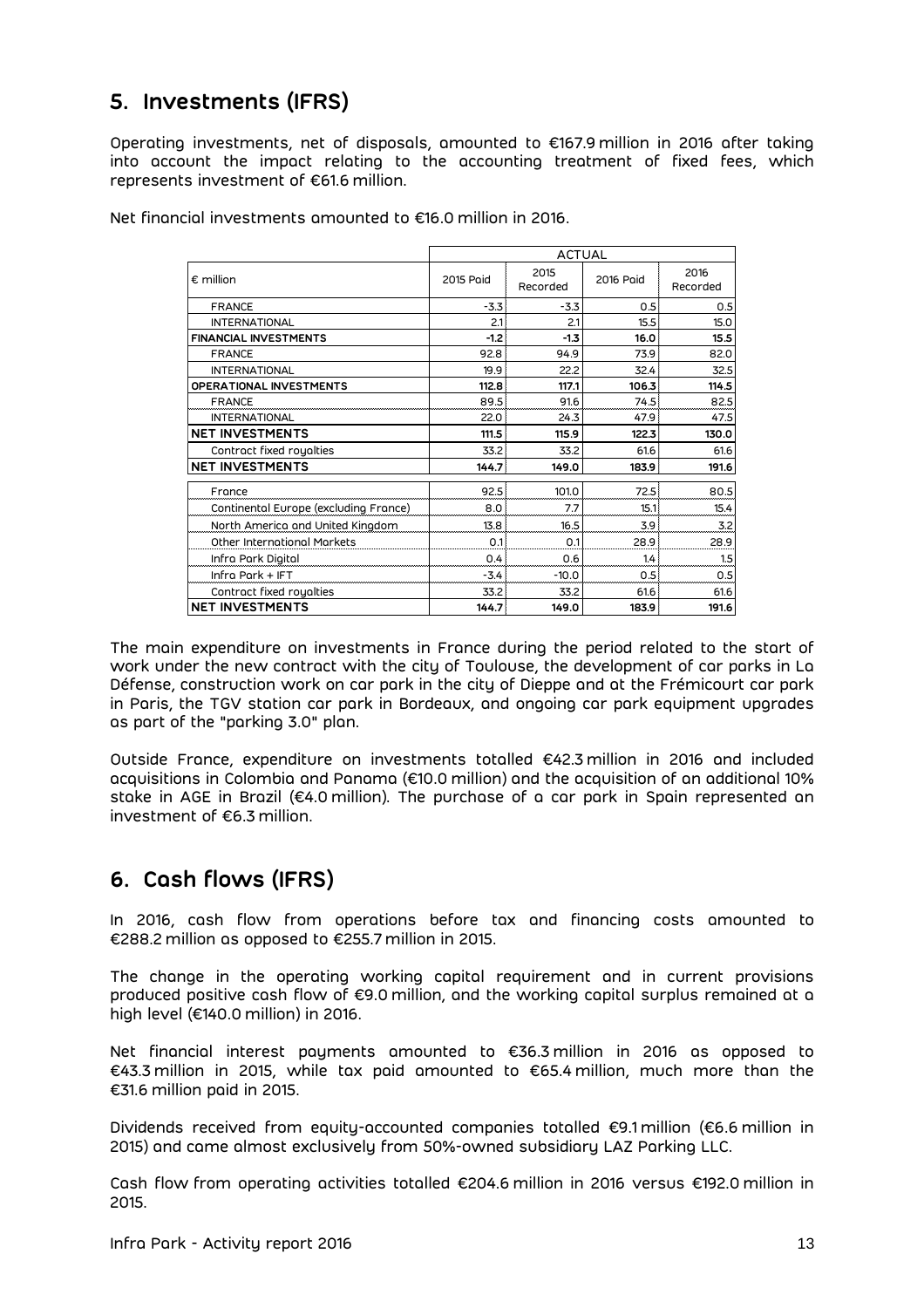Operating investments (net of disposals) totalled €167.6 million – after taking into account the €61.6 million impact of capitalising fixed fees – and net financial investments €16.5 million (including €7.3 million relating to AGE debt consolidated when control was acquired over that company), leading to €181.2 million of net cash used in investing activities, a €30.2 million increase on 2015.

Cash flows from financing activities amounted to €14.1 million, as opposed to an outflow of €92.7 million in 2015. The 2016 figure includes €60.8 million dividends paid by Infra Park in 2016, along with dividends paid to associates of Group companies, making a total of €61.3 million (€163.3 million in 2015). In terms of inflows, €50 million were drawn on the €300 million revolving credit facility. Besides there was a €7.6 million increase in current net financial debt, along with €16.4 million of debt associated with fixed fees.

Taking into account all of these cash flows, the Group's cash position increased by €38.4 million in 2016 after decreasing €56.3 million in 2015.

# <span id="page-13-0"></span>**7. Balance sheet and net financial debt (IFRS)**

Consolidated non-current assets were €2,852.0 million at 31 December 2016 as opposed to €2,767.5 million at 31 December 2015. They include concession intangible assets of €1,151.0 million, including €344.5 million in respect of the adjustment of fixed fees on the consolidated balance sheet, along with total goodwill of €811.5 million versus €759.0 million at 31 December 2015, the difference arising mainly from the acquisition of control over Brazilian subsidiary AGE.

Consolidated equity was €678.5 million at 31 December 2016, including €664.8 million attributable to owners of the parent, versus €660.9 million at 31 December 2015. The share capital consisted of 160,044,282 shares at 31 December 2016, the same number as at 31 December 2015.

Consolidated net financial debt was €1,651.7 million at 31 December 2016 (€1,619.4 million at 31 December 2015). That figure comprises gross long-term financial debt of €1,695.6 million (€1,620.2 million at 31 December 2015), derivative instruments of €3.0 million (-€3.6 million at 31 December 2015) and managed net cash of €40.9 million (€2.5 million at 31 December 2015).

| $\epsilon$ million - at amortized cost                                                                                                                                                                                                              | 31/12/2016 | 31/12/2015 |
|-----------------------------------------------------------------------------------------------------------------------------------------------------------------------------------------------------------------------------------------------------|------------|------------|
|                                                                                                                                                                                                                                                     |            |            |
| Bonds - 2020 & 2025                                                                                                                                                                                                                                 | 1,155.5    | 1,153.8    |
| Revolving credit facility                                                                                                                                                                                                                           | 49.2       |            |
| Other external debts                                                                                                                                                                                                                                | 17.2       | 7.7        |
| Shoreholder's loon                                                                                                                                                                                                                                  | 104.2      | 104.2      |
| Accrued interests                                                                                                                                                                                                                                   | 11.4       | 11.3       |
|                                                                                                                                                                                                                                                     |            |            |
| Long-term financial debt excl. fixed royalties                                                                                                                                                                                                      | 1.337.6    | 1,277.1    |
| Financial debt related to fixed royalties                                                                                                                                                                                                           | 358.0      | 343.1      |
| Total long-term financial debt                                                                                                                                                                                                                      | 1,695.6    | 1,620.2    |
| Net cosh                                                                                                                                                                                                                                            | (40.9)     | (4.4)      |
| Hedging instruments FV                                                                                                                                                                                                                              | (3.0)      | 3.6        |
| Net financial debt<br>the control of the control of the control of the control of the control of the control of the control of the control of the control of the control of the control of the control of the control of the control of the control | 1,651.7    | 1.619.4    |

Group liquidity amounted to €290.9 million at 31 December 2016 (€304.4 million at 31 December 2015). It consisted of €40.9 million of managed net cash and €250 million relating to the unused portion of a confirmed bank credit facility at 31 December 2016 due to expire in October 2021 (total amount of that facility is €300 million).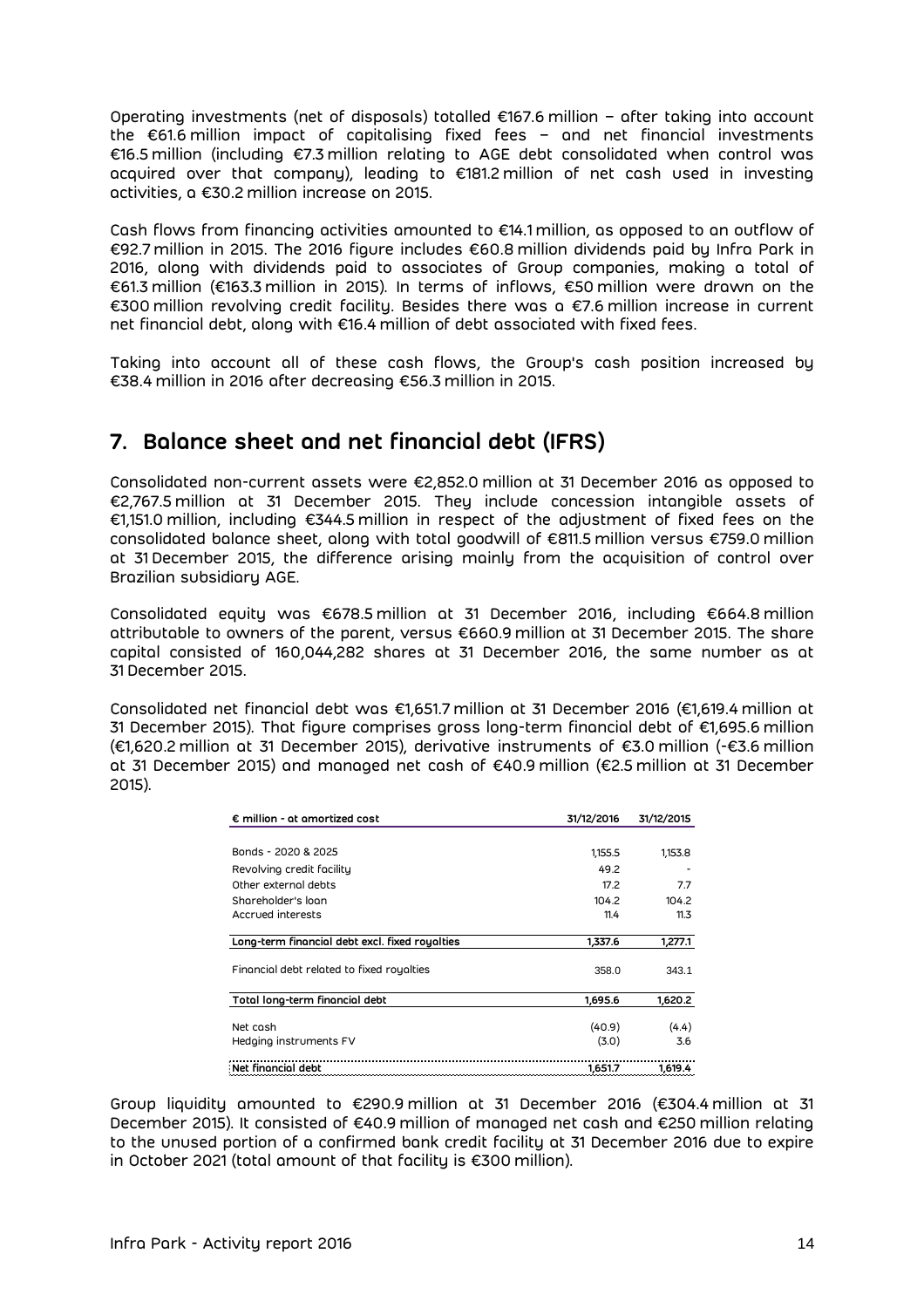# <span id="page-14-0"></span>**8. Main transactions with related parties**

The main transactions with related parties, described in note 9.1 to the full-year consolidated financial statements at 31 December 2016, comprise financing granted by Infra Foch Topco, the sole shareholder of Infra Park, along with services provided by the VINCI group, an indirect shareholder that had significant influence over Infra Park until 27 September 2016, particularly major maintenance of car parks operated by the Group and the use of the VINCI Park brand until February 2016.

# <span id="page-14-1"></span>**9. Risk factors**

The main risk factors to which the Infra Park group might be exposed are set out in the "Risk Factors" section on pages 7-25 of the prospectus filed with the AMF in May 2015, and in note 7.15 "Financial risk management" to the full-year 2016 consolidated financial statements.

# <span id="page-14-2"></span>**10. IFRS data**

Revenue, EBITDA and operating income figures presented above are global proportionate figures. Global proportionate figures are IFRS consolidated figures presented in the Group's consolidated financial statements adjusted for the Group's share of joint ventures (mainly in the USA, Brazil until 31 March 2016 and Colombia and Panama from 1 April 2016) as if they were consolidated proportionately and not under the equity method applied in accordance with IFRSs when preparing the consolidated financial statements.

The IFRS consolidated revenue and EBITDA figures and joint venture items included in global proportionate figures are shown below:

|                                      |        | <b>REVENUE</b> |           |                                      |        | <b>EBITDA</b> |           |
|--------------------------------------|--------|----------------|-----------|--------------------------------------|--------|---------------|-----------|
|                                      | Actual | Actual         | Var       |                                      | Actual | Actual        | Var       |
| $\epsilon$ millions                  | 2015   | 2016           | 2016-2015 | $\epsilon$ millions                  | 2015   | 2016          | 2016-2015 |
| France                               | 436.2  | 433.8          | $-0.6%$   | France                               | 210.1  | 226.0         | 7.6%      |
| Continental Europe (excl. France)    | 91.4   | 95.9           | 5.0%      | Continental Europe (excl. France)    | 39.2   | 41.2          | 5.0%      |
| North America and United Kingdom     | 113.9  | 109.7          | $-3.6%$   | North America and United Kingdom     | 17.8   | 17.5          | $-2.1%$   |
| Other International Markets          | 0.3    | 45.3           | 13370.5%  | Other International Markets          | 0.0    | 8.6           | -86370.0% |
| Digital                              | 0.0    | 2.1            | 5531.6%   | Digital                              | $-0.6$ | -4.5          | 636.6%    |
| Revenue IFRS                         | 641.8  | 686.9          | 7.0%      | <b>EBITDA IFRS</b>                   | 266.6  | 288.8         | 8.3%      |
|                                      |        |                |           |                                      |        |               |           |
| - USA                                | 132.3  | 154.1          | 16.5%     | - USA                                | 10.2   | 11.8          | 15.5%     |
| - Brazil                             | 14.6   | 4.4            | $-69.9%$  | - Brazil                             | 1.9    | 0.6           | $-66.2%$  |
| - COPA                               |        | 5.7            |           | - COPA                               |        | 1.0           |           |
| - Others                             | 6.2    | 9.0            | 45.6%     | - Others                             | 2.0    | 3.0           | 47.6%     |
| Revenue Joint Ventures               | 153.1  | 173.2          | 13.1%     | <b>EBITDA Joint Ventures</b>         | 14.2   | 16.4          | 15.9%     |
|                                      |        |                |           |                                      |        |               |           |
| France                               | 436.2  | 433.8          | $-0.6%$   | France                               | 210.1  | 226.0         | 7.6%      |
| Continental Europe (excluding France | 95.2   | 99.8           | 4.9%      | Continental Europe (excluding France | 41.4   | 43.8          | 5.9%      |
| North America and United Kingdom     | 247.3  | 266.2          | 7.6%      | North America and United Kingdom     | 28.2   | 29.7          | 5.3%      |
| Other International Markets          | 16.1   | 58.0           | 260.0%    | <b>Other International Markets</b>   | 1.7    | 10.2          | 505.1%    |
| Digital                              | 0.0    | 2.1            | 5531.6%   | Digital                              | $-0.6$ | $-4.5$        | 636.6%    |
| Revenue Global Proportionate         | 794.9  | 860.1          | 8.2%      | <b>EBITDA Global Proportionate</b>   | 280.7  | 305.2         | 8.7%      |